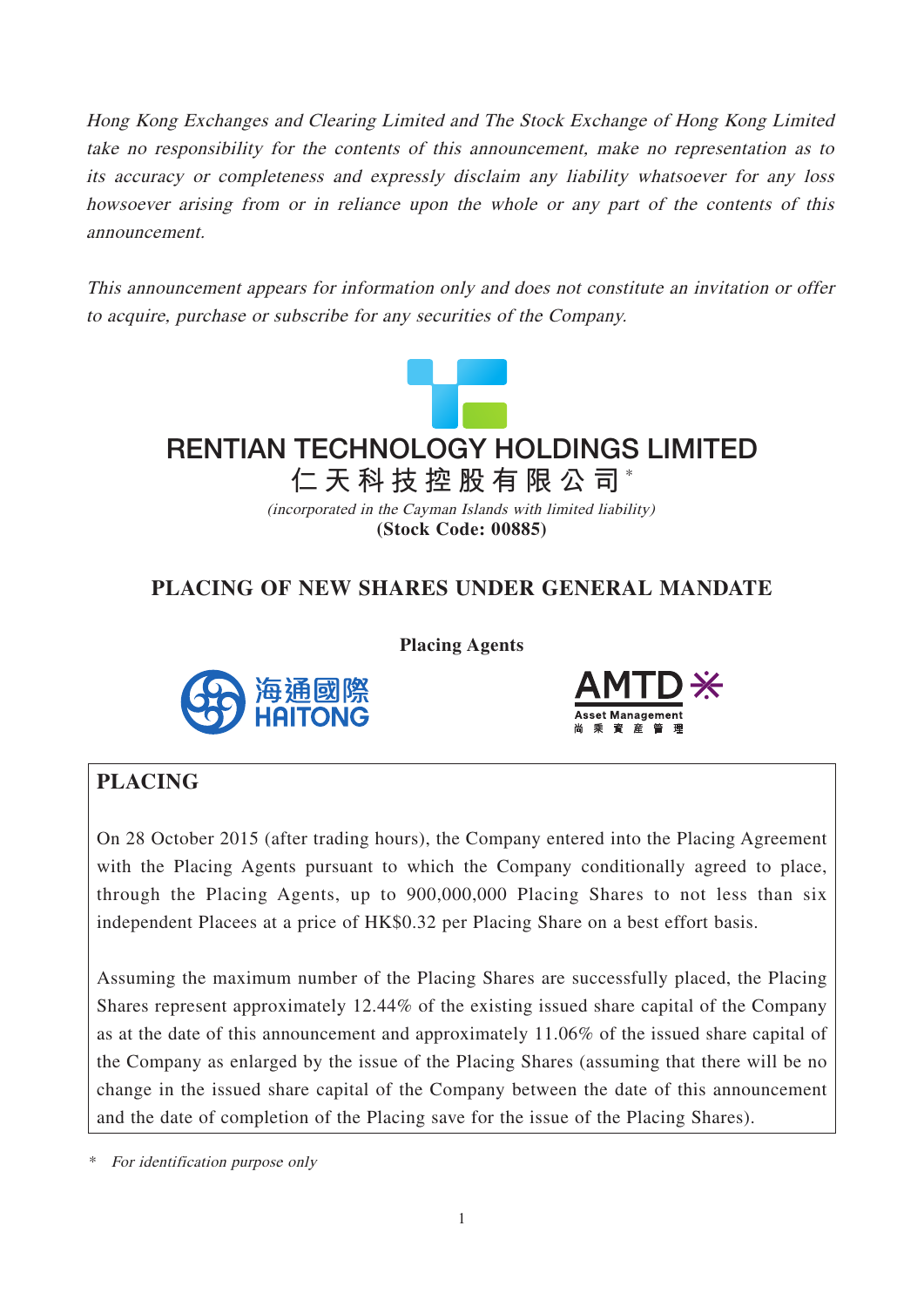The Placing Shares will be issued under the General Mandate and will rank equally among themselves and with the existing Shares in issue on the date of completion of the Placing.

The Placing is conditional upon, among others, the Listing Committee of the Stock Exchange agreeing to grant a listing of and permission to deal in the Placing Shares.

On the assumption that all the Placing Shares are successfully placed, the maximum gross proceeds of the Placing will be HK\$288 million. Based on estimated expenses of approximately HK\$5.56 million for the Placing, the net proceeds to be raised from the Placing will be approximately HK\$282.44 million, which is intended to be used for the purposes as disclosed in the paragraph headed "Use of Proceeds" in this announcement below.

**Completion of the Placing is subject to the satisfaction of the conditions precedent and the termination events set out in the Placing Agreement. As the Placing may or may not proceed, Shareholders and potential investors are advised to exercise caution when dealing in the Shares.**

## **THE PLACING**

#### **Placing Agreement**

| Date:                  | 28 October 2015                                                        |
|------------------------|------------------------------------------------------------------------|
| <b>Issuer:</b>         | The Company                                                            |
| <b>Placing Agents:</b> | Haitong International Securities Company Limited                       |
|                        | <b>AMTD</b> Asset Management Limited                                   |
|                        | To the best of the Directors' knowledge, information and belief having |
|                        | made all reasonable enquiries, each of the Placing Agents and its      |
|                        | ultimate beneficial owners are Independent Third Parties.              |

The Placing Agents agree, severally and not jointly, as agents of the Company, to procure Placees on a best effort basis to purchase the Placing Shares. The Placing Shares are expected to be placed to not less than six independent Placees, who are professional, institutional or other investors.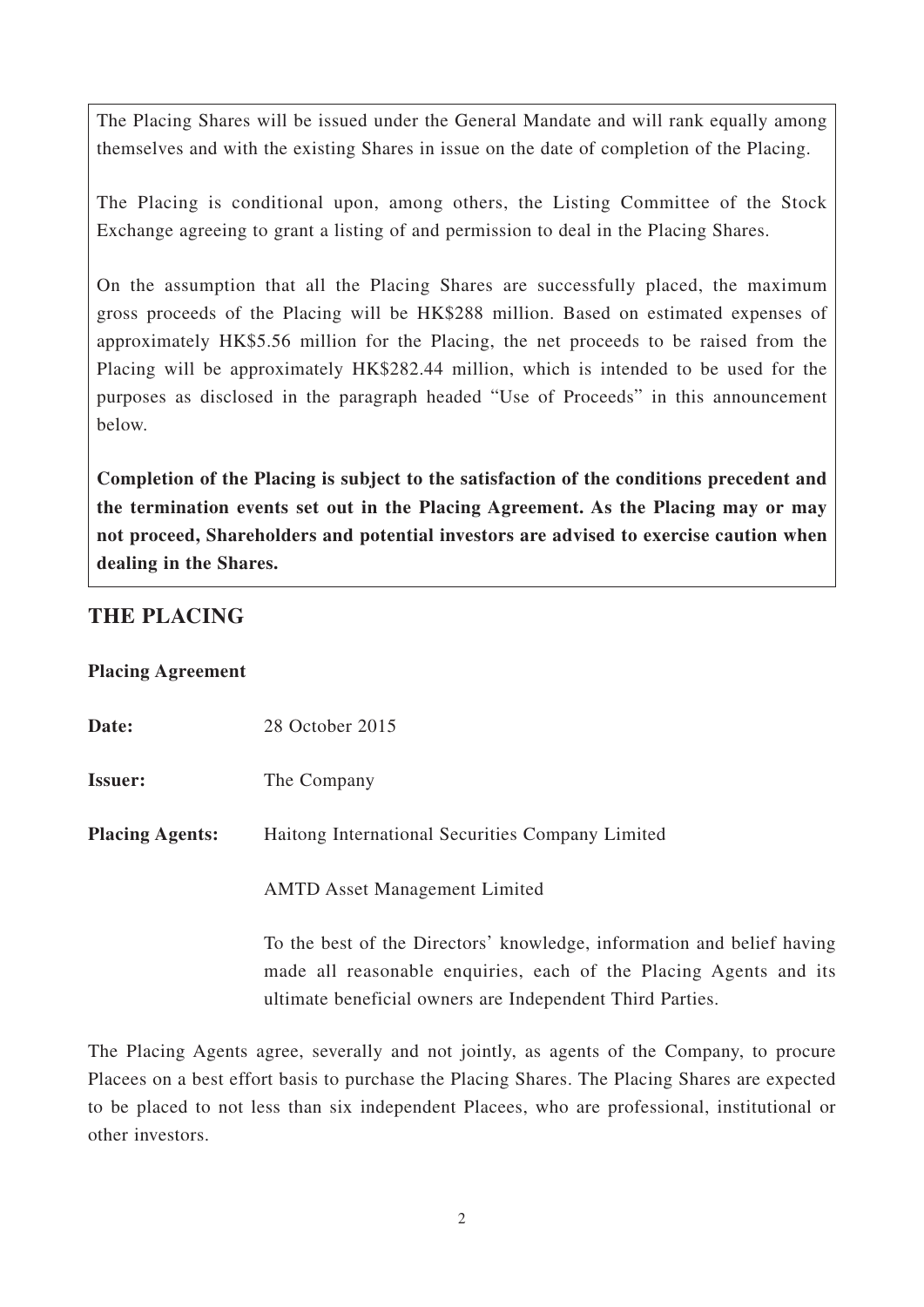The Placees and (where a corporation) whose ultimate beneficial owners shall be independent of, and not connected with, the Company and its connected persons.

Upon completion of the Placing, it is expected that none of the Placees will become a Substantial Shareholder immediately after completion of the Placing.

#### **Placing Shares**

A maximum of 900,000,000 Placing Shares, which represent approximately 12.44% of the existing issued share capital of the Company as at the date of this announcement and approximately 11.06% of the issued share capital of the Company as enlarged by the issue of the Placing Shares (assuming that there will be no change in the issued share capital of the Company between the date of this announcement and date of completion of the Placing save for the issue of the Placing Shares).

The aggregate nominal value of the Placing Shares (with a par value of HK\$0.001 each) under the Placing Agreement is HK\$900,000.

#### **Ranking of Placing Shares**

The Placing Shares will be issued under the General Mandate and will rank equally among themselves and with the existing Shares in issue on the date of completion of the Placing.

#### **Disposal and lock-up restriction**

The Placing Shares are not subject to any lock-up or other disposal restrictions under the terms of the Placing Agreement.

#### **Application for listing**

The Company will apply to the Listing Committee of the Stock Exchange for the listing of, and permission to deal in, the Placing Shares.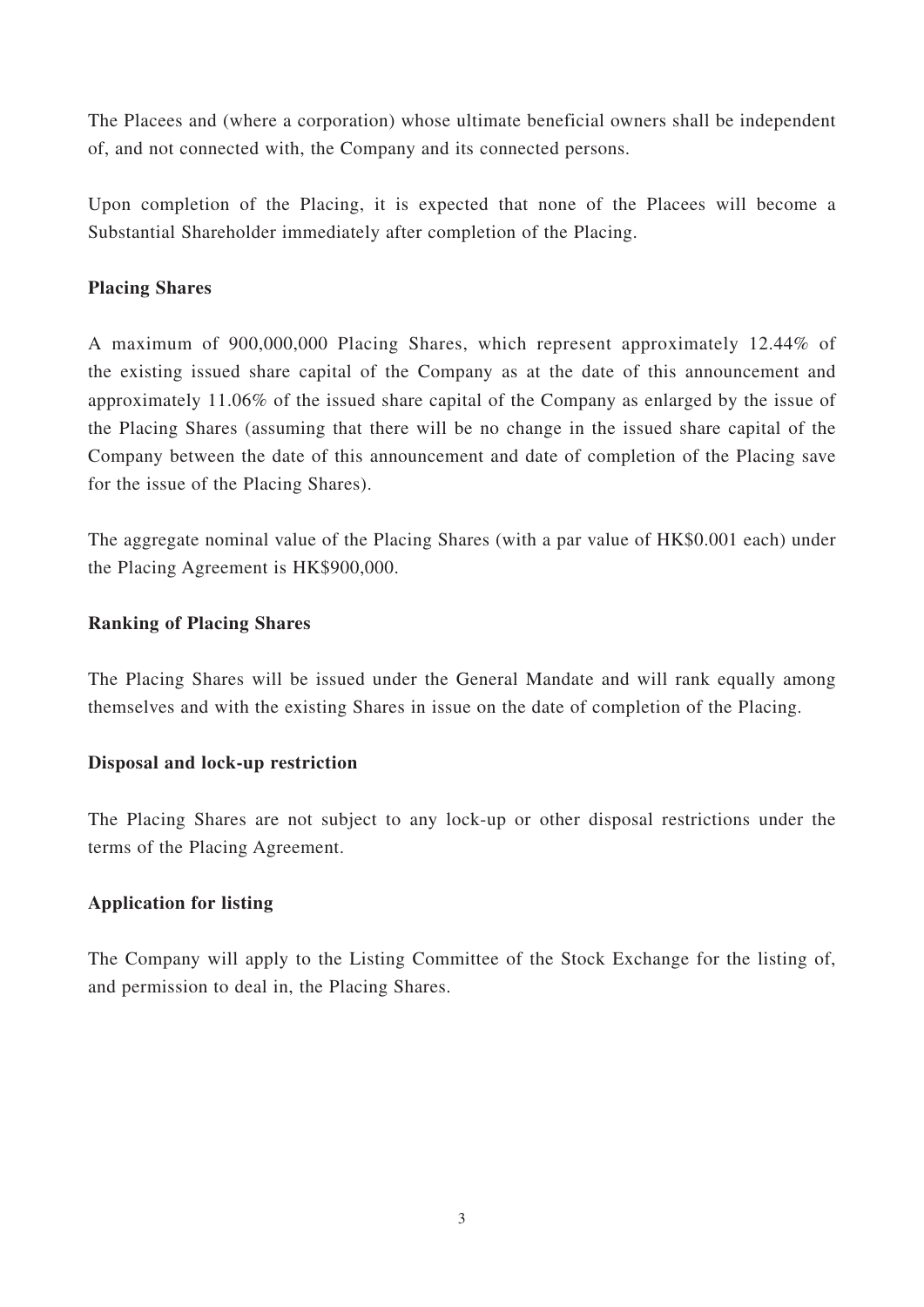### **Placing Price**

The Placing Price of HK\$0.32 represents:

- (i) a discount of approximately 16.88% to the closing price of HK\$0.385 per Share as quoted on the Stock Exchange on the date of the Placing Agreement; and
- (ii) a discount of approximately 17.74% to the average closing price per Share of approximately HK\$0.389 for the last five consecutive trading days immediately preceding the date of the Placing Agreement.

The Placing Price was agreed after arm's length negotiations between the Company and the Placing Agents and was determined with reference to the prevailing market price of the Share and the current market conditions.

#### **General Mandate**

The Placing Shares will be issued under the General Mandate granted to the Directors by a resolution of the Shareholders passed at the EGM held on 21 August 2015 subject to the limit of up to 20% of the issued share capital of the Company as at the date of the EGM (that is, 1,447,278,106 new Shares, representing 20% of 7,236,390,530 Shares in issue as at the date of the EGM).

Up to the date of this announcement, no Share has been issued under the General Mandate. As the Placing Shares will be issued under the General Mandate, the Placing is not subject to the Shareholders' approval.

#### **Placing commission**

Each Placing Agent will receive a placing commission of 1.5% on the gross proceeds of the actual number of the Placing Shares being placed by it (or its sub-placing agents) upon completion of the Placing. The Placing commission was determined after arm's length negotiation between the Company and the Placing Agent with reference to the market rate and after taking into account the size of the Placing and the time allowed for the Placing Agents to procure the prospective Placees under the prevailing market condition.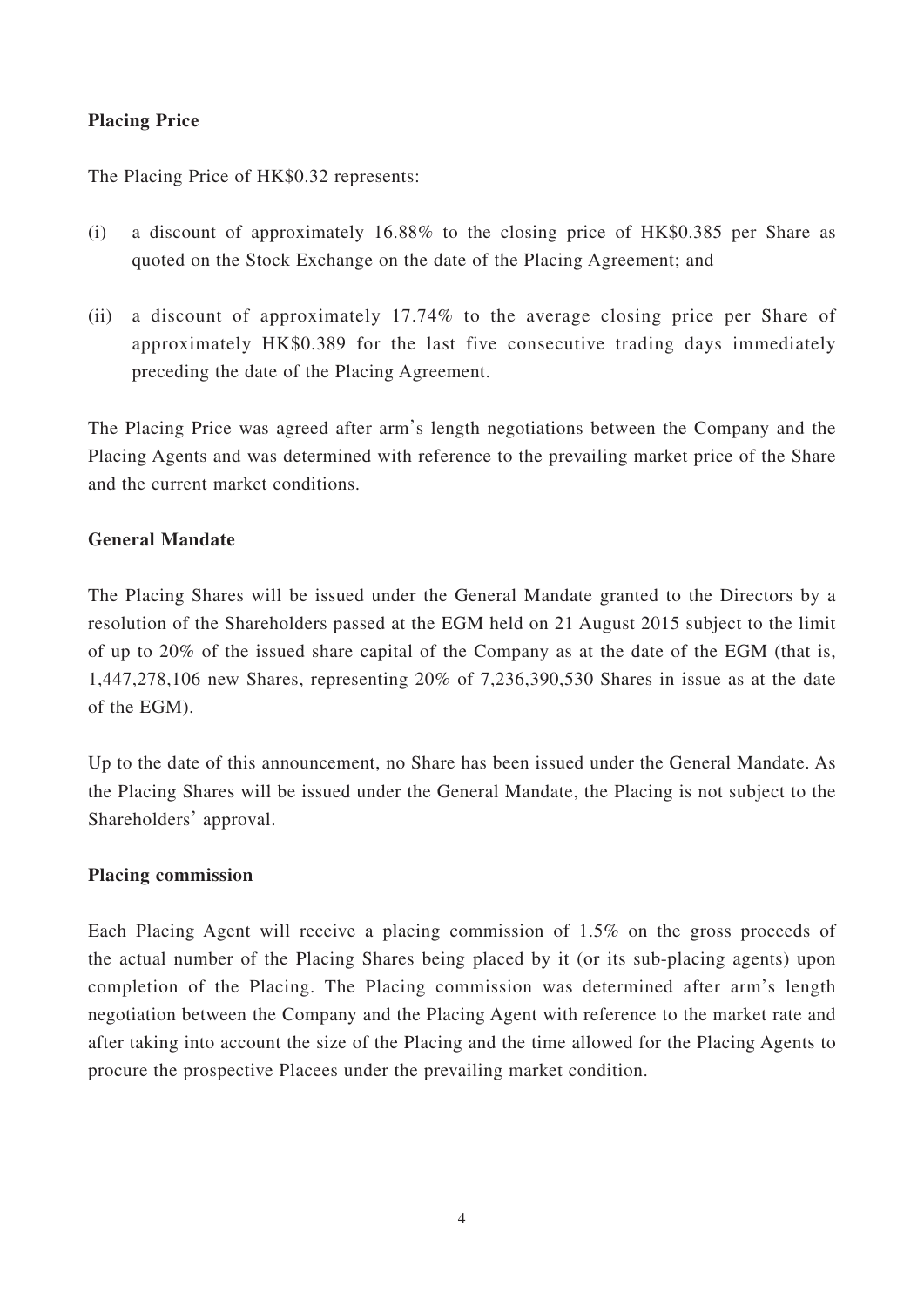#### **Conditions of the Placing**

The Placing is conditional upon the satisfaction of the following conditions:

- (1) there shall not have occurred any material breach or any event render untrue or inaccurate in a material respect any of the representations, warranties or undertakings under the Placing Agreement;
- (2) listing of and permission to deal in all the Placing Shares being granted (subject only to allotment) by the Listing Committee of the Stock Exchange in principle and dealings of the Placing Shares being allowed by the Stock Exchange (and such listing permission not subsequently being revoked);
- (3) no relevant government, governmental, quasi-governmental, statutory or regulatory body, court or agency having granted any order or made any decision that would make the Placing void, unenforceable or illegal, or restrict or prohibit the implementation of, or impose any additional material conditions or obligations with respect to the Placing (other than such orders or decisions as would not have a material adverse effect on the legal ability of the Company to proceed with the Placing); and
- (4) the Placing Agreement not being rescinded by the Placing Agents.

If the above conditions precedent are not fulfilled on or before 16 November 2015 (or such later date as may be agreed between the Placing Agents and the Company), the obligations and liabilities of the Company under the Placing shall be null and void and the Company shall be released from all rights and obligations pursuant to the Placing except, save for any antecedent breaches of the Placing Agreement and that the Company shall remain liable for the payment of all costs and expenses already incurred or to be incurred in consequence of such termination. The provisions on indemnity in the Placing Agreement will remain in full force and effect.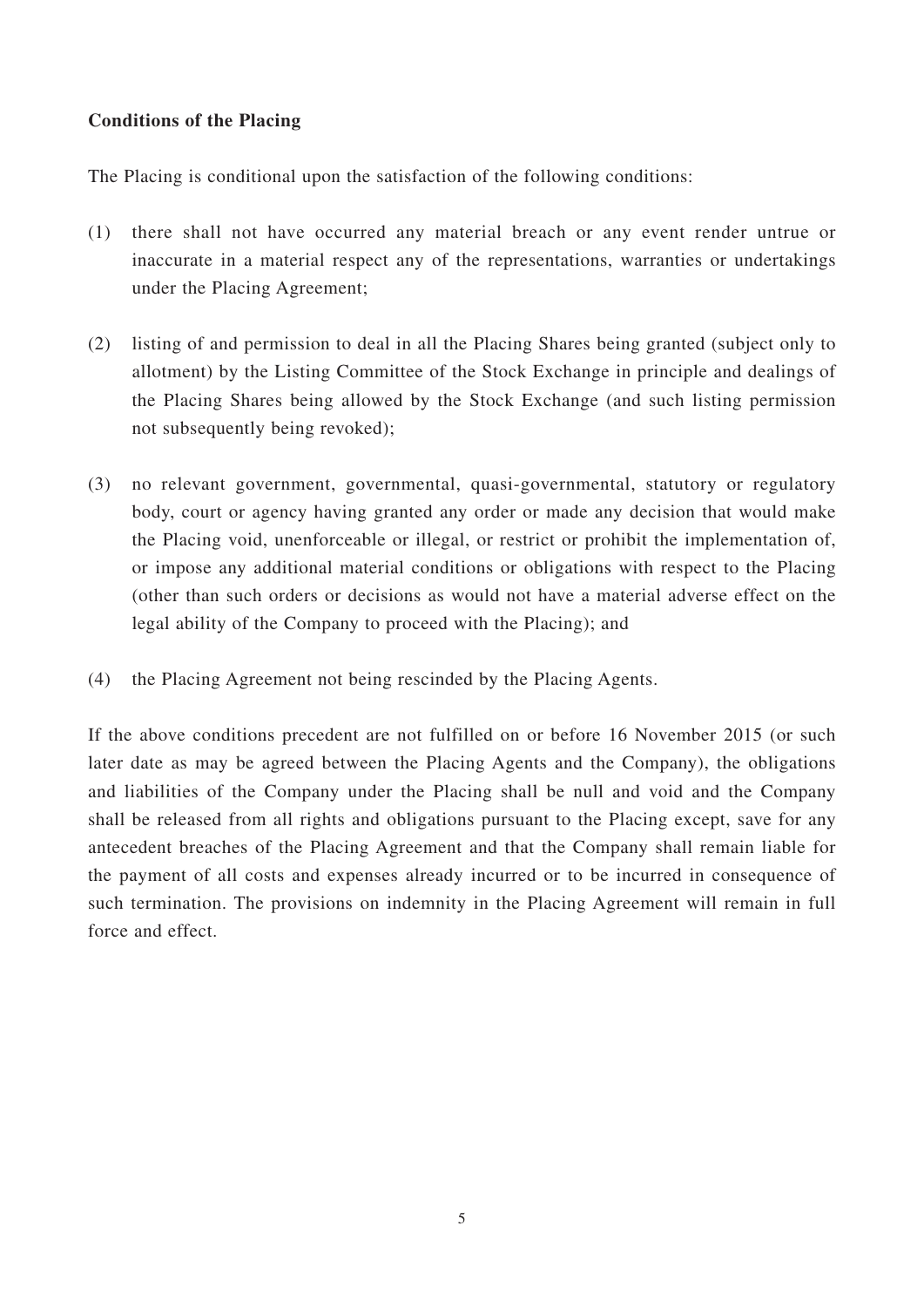#### **Completion of the Placing**

The completion of the Placing is expected to take place on the fifth Business Day (or such other time or date as the Company and the Placing Agents shall agree in writing) after the above conditions precedent of the Placing Agreement having been fulfilled.

#### **Termination**

The Placing Agents may terminate the Placing Agreement if on or at any time prior to the completion of the Placing:

- (1) if there has come to the notice of the Placing Agents:
	- (a) that any statement contained in this announcement was, when this announcement was issued, or has become, untrue, incorrect or misleading in any respect; or
	- (b) any matter has arisen or has been discovered which would, had it arisen or been discovered immediately before the date of this announcement, constitute an omission therefrom; or
	- (c) any breach of the undertakings, warranties and representations by the Company under the Placing Agreement; or
	- (d) any material breach of any of the obligations imposed upon the Company under the Placing Agreement; or
	- (e) any of the undertakings, warranties and representations by the Company would be untrue or inaccurate or misleading in any respect if given at that time; or
	- (f) any material adverse change in the business or in the financial or trading position or prospects of any member of the Group taken as a whole which is material in the context of the Placing; or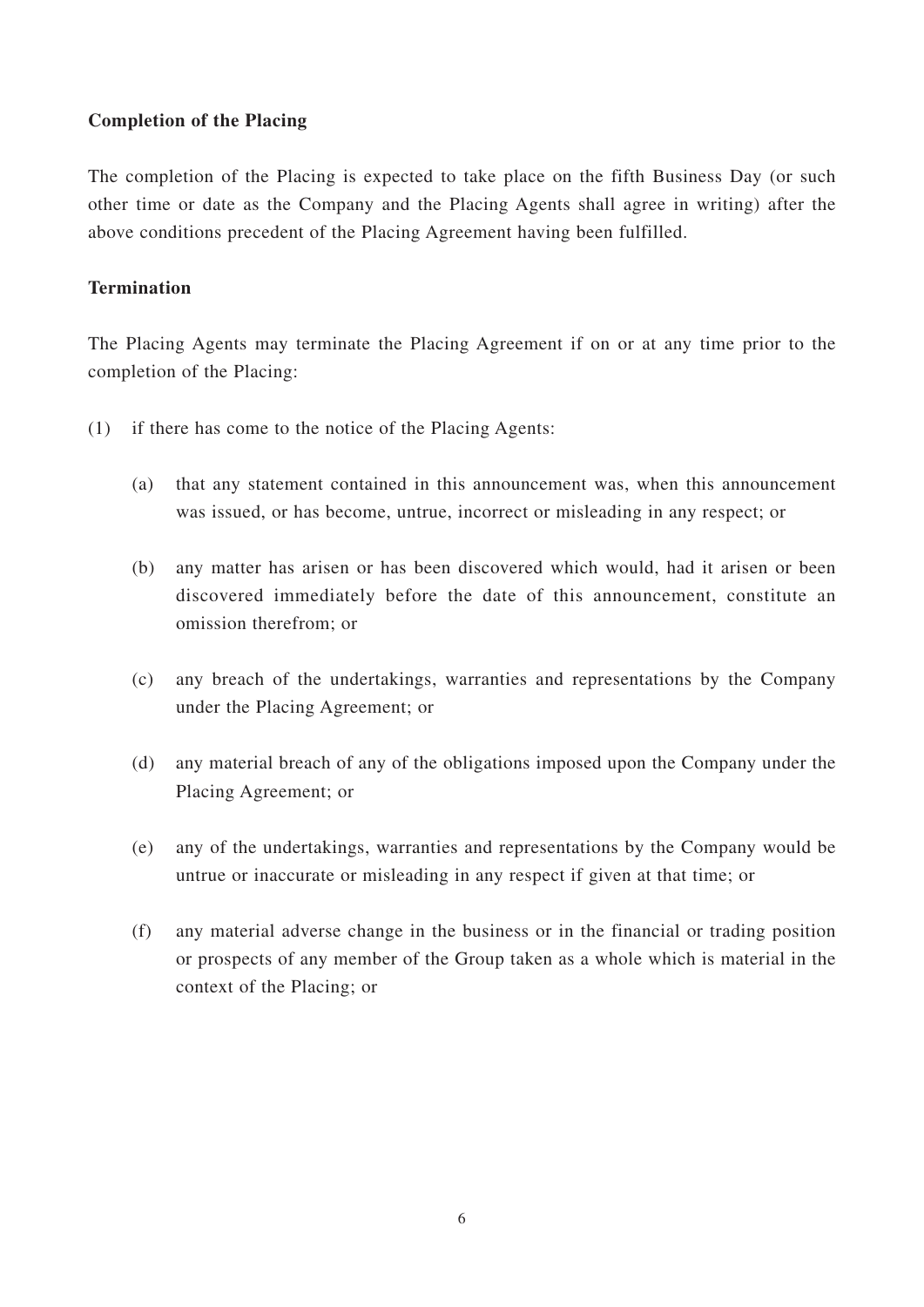- (2) if there develops, occurs, or comes into effect:
	- (a) any event, development or change (whether or not local, national or international or forming part of a series of events, developments or changes occurring or continuing before, on and/or after the date of the Placing Agreement) and including an event or change in relation to or a development of an existing state of affairs of a political, military, industrial, financial, economic, fiscal, regulatory or other nature, whether or not sui generis with any of the foregoing, resulting in a material adverse change in, or which might be expected to result in a material adverse change in, political, economic, fiscal, financial, regulatory or stock market conditions and which in the sole and absolute opinion of the Placing Agents would prejudice the success of the Placing; or
	- (b) the imposition of any moratorium, suspension or material restriction on trading in securities generally on the Stock Exchange occurring due to exceptional financial circumstances or otherwise and which, in the sole and absolute opinion of the Placing Agents, would prejudice the success of the Placing; or
	- (c) any change in conditions of local, national or international securities markets occurs which in the sole and absolute opinion of the Placing Agents would prejudice the success of the Placing; or
	- (d) any new law or regulation or change in existing laws or regulations or any change in the interpretation or application thereof by any court or other competent authority in Hong Kong or the PRC and if in the sole and absolute opinion of the Placing Agents any such new law or change would materially and adversely affect the business or financial prospects of the Group and/or prejudice the success of the Placing; or
	- (e) a change or development occurs involving a prospective change of taxation or exchange control (or the implementation of exchange control) in Hong Kong or the PRC which would, in the sole and absolute opinion of the Placing Agents, prejudice the success of the Placing; or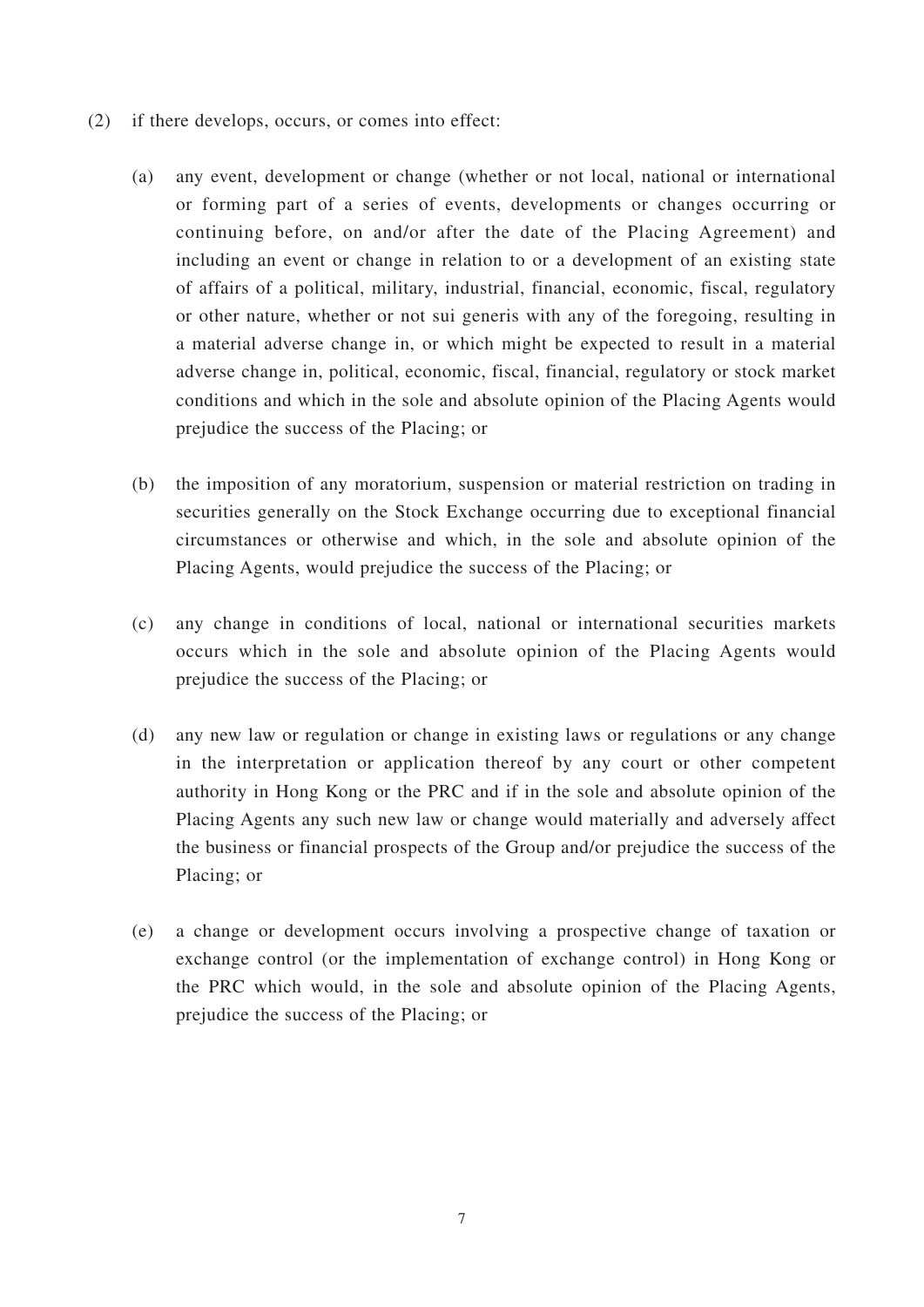(f) any litigation or claim of material importance of any third party being instigated against any member of the Group, which has or may have a material adverse effect on the business or financial prospects of the Group and which in the sole and absolute opinion of the Placing Agents would materially prejudice the success of the Placing.

### **REASONS FOR THE PLACING**

The Board is of the view that the Placing represents an opportunity for the Company to broaden its shareholder base, and further strengthen the capital base and financial position of the Group for its business development without any interest burden and within a relatively shorter time frame and at lower costs when compared with other means of fund raising.

The Directors consider that the terms of the Placing (including the Placing Price) contained in the Placing Agreement, which were arrived at after arm's length negotiations between the Company and the Placing Agents, are fair and reasonable and in the overall interests of the Company and the Shareholders.

### **USE OF PROCEEDS**

On the assumption that all the Placing Shares were successfully placed, the maximum gross proceeds of the Placing would be HK\$288 million.

Based on estimated expenses of approximately HK\$5.56 million for the Placing, the net proceeds to be raised from the Placing would be approximately HK\$282.44 million. On this basis, the net price per Placing Share is approximately HK\$0.314.

The net proceeds of the Placing, if successfully raised, is intended to be used for potential investments in the future as and when such opportunities arise and for general working capital of the Group (to the extent that the net proceeds are not applied for investment purposes).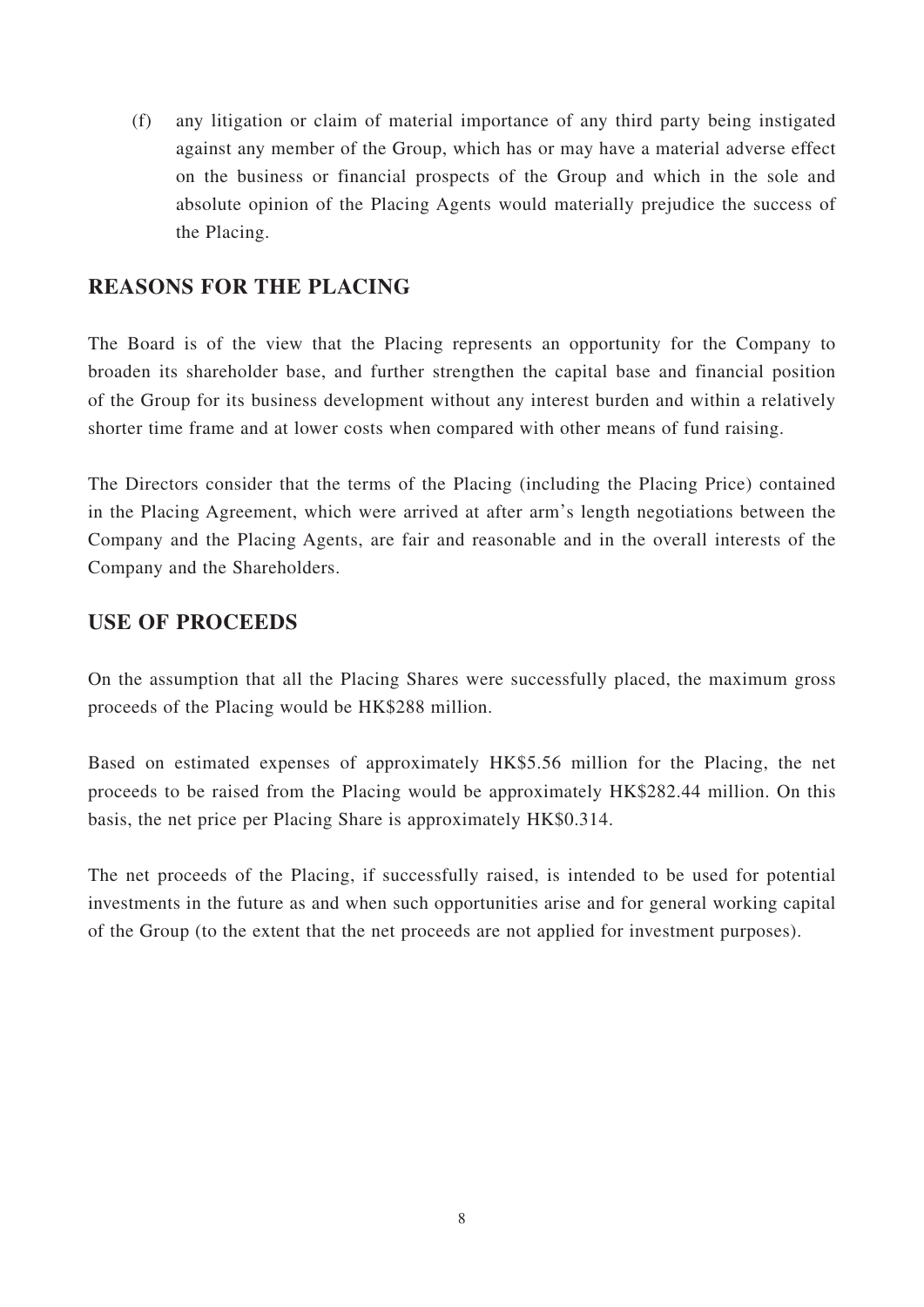### **EFFECTS ON SHAREHOLDING STRUCTURE**

The shareholding structure of the Company (i) as at the date of this announcement and (ii) immediately after completion of the Placing, on the assumption that (a) the maximum number of 900,000,000 Placing Shares will be subscribed for under the Placing; (b) there will be no changes to the issued share capital of the Company between the date of this announcement and completion of the Placing; and (c) the Placees do not and will not hold any Shares (other than the Placing Shares), is as follows:

|                                      | As at the date of<br>this announcement |        | <b>Immediately after</b><br>completion of the Placing |        |
|--------------------------------------|----------------------------------------|--------|-------------------------------------------------------|--------|
| <b>Shareholder</b>                   |                                        |        |                                                       |        |
|                                      | Number of                              |        | Number of                                             |        |
|                                      | <b>Shares</b>                          | $\%$   | <b>Shares</b>                                         | $\%$   |
| Mystery Idea Limited ("MIL")         |                                        |        |                                                       |        |
| (Note 1)                             | 5,116,673,350                          | 70.71  | 5,116,673,350                                         | 62.89  |
| Better Joint Venture Limited ("BJV") |                                        |        |                                                       |        |
| (Note 1)                             | 5,760,000                              | 0.08   | 5,760,000                                             | 0.07   |
| <b>Director</b>                      |                                        |        |                                                       |        |
| Ms Yang Xiaoying ("Ms Yang")         |                                        |        |                                                       |        |
| (Note 2)                             | 210,000,000                            | 2.90   | 210,000,000                                           | 2.58   |
| Sub-total $(A)$ :                    | 5,332,433,350                          | 73.69  | 5,332,433,350                                         | 65.54  |
| <b>Public</b>                        |                                        |        |                                                       |        |
| Placees (Note 3)                     |                                        |        | 900,000,000                                           | 11.06  |
| Other public shareholders            | 1,903,957,180                          | 26.31  | 1,903,957,180                                         | 23.40  |
| Sub-total (B):                       | 1,903,957,180                          | 26.31  | 2,803,957,180                                         | 34.46  |
|                                      |                                        |        |                                                       |        |
| Total $(A) + (B)$ :                  | 7,236,390,530                          | 100.00 | 8,136,390,530                                         | 100.00 |

Notes:

1. MIL and BJV are wholly and beneficially owned by its sole director, Mr King Pak Fu ("**Mr King**"). By virtue of Part XV of the SFO, Mr King is deemed to be interested in all Shares in which MIL and BJV are interested.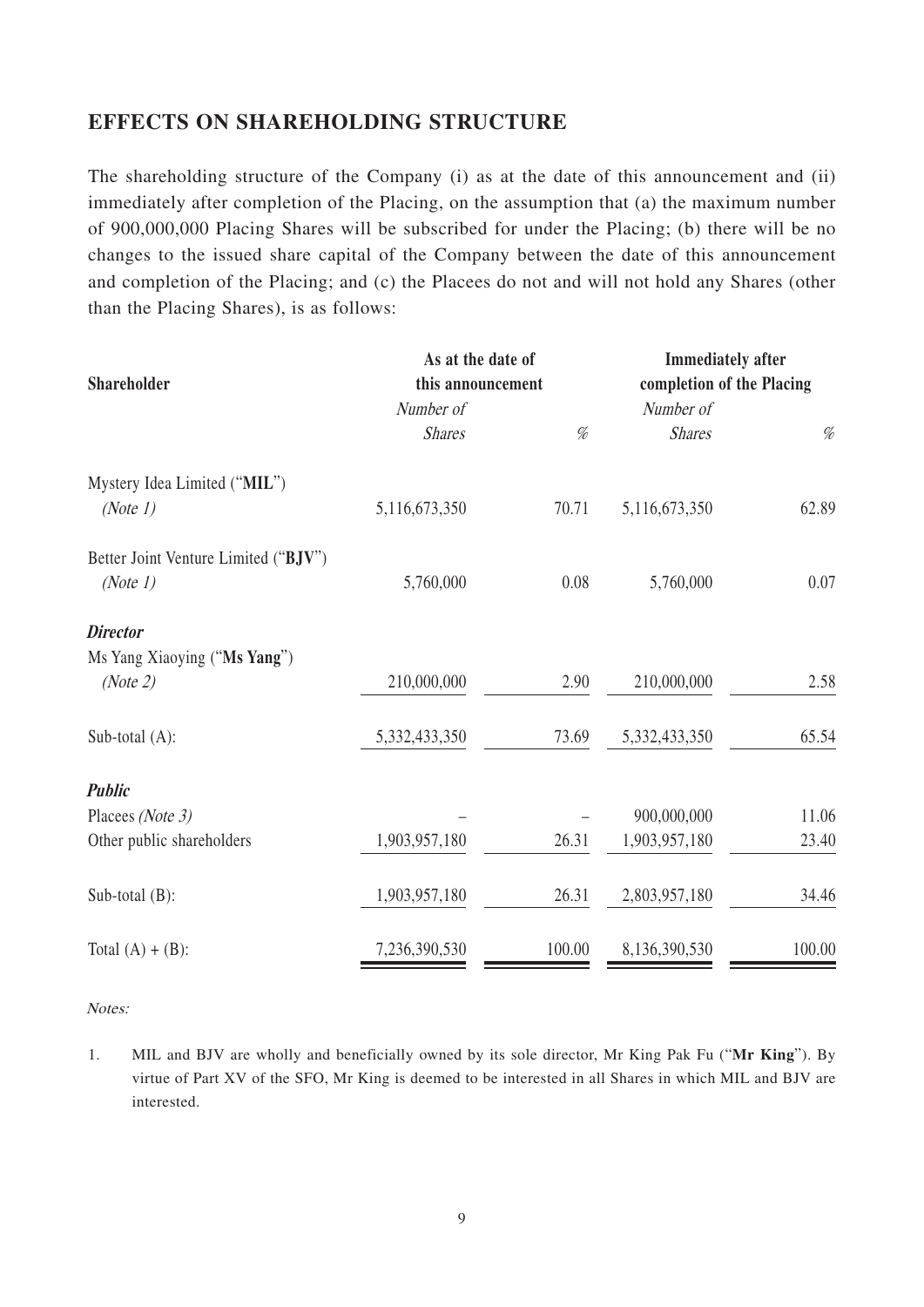- 2. These Shares are registered in the name of Toplap International Limited ("**TIL**"), which is owned as to 90% by Ms Yang, an executive Director and the Chief Executive Officer of the Company. By virtue of the SFO, Ms Yang is deemed to be interested in all Shares held by TIL.
- 3. The Placees are expected to be Independent Third Parties. None of the Placees is expected to be a Substantial Shareholder immediately after completion of the Placing.

As disclosed in the above shareholding table, immediately after completion of the Placing, more than 25% of the then issued share capital of the Company will be in public hands.

## **FUND RAISING ACTIVITIES IN THE PAST TWELVE MONTHS**

The Company has not conducted any equity fund raising activities in the past twelve months immediately prior to the date of this announcement.

## **INFORMATION OF THE GROUP**

The Company is an investment holding company and, through its subsidiaries and associated company, is principally engaged in (i) the provision of total internet-of-things and industry 4.0 solutions; (ii) securities investment; and (iii) money lending business.

**Completion of the Placing is subject to the satisfaction of the conditions precedent and the termination events set out in the Placing Agreement. As the Placing may or may not proceed, Shareholders and potential investors are advised to exercise caution when dealing in the Shares.**

## **DEFINITIONS**

In this announcement, unless the context otherwise required, the following terms and expressions have the following meanings when used herein.

| "Board"        | the board of Directors                                                                                       |
|----------------|--------------------------------------------------------------------------------------------------------------|
| "Business Day" | any day (excluding Saturday and Sunday) on which<br>commercial banks generally are open for business in Hong |
|                | Kong                                                                                                         |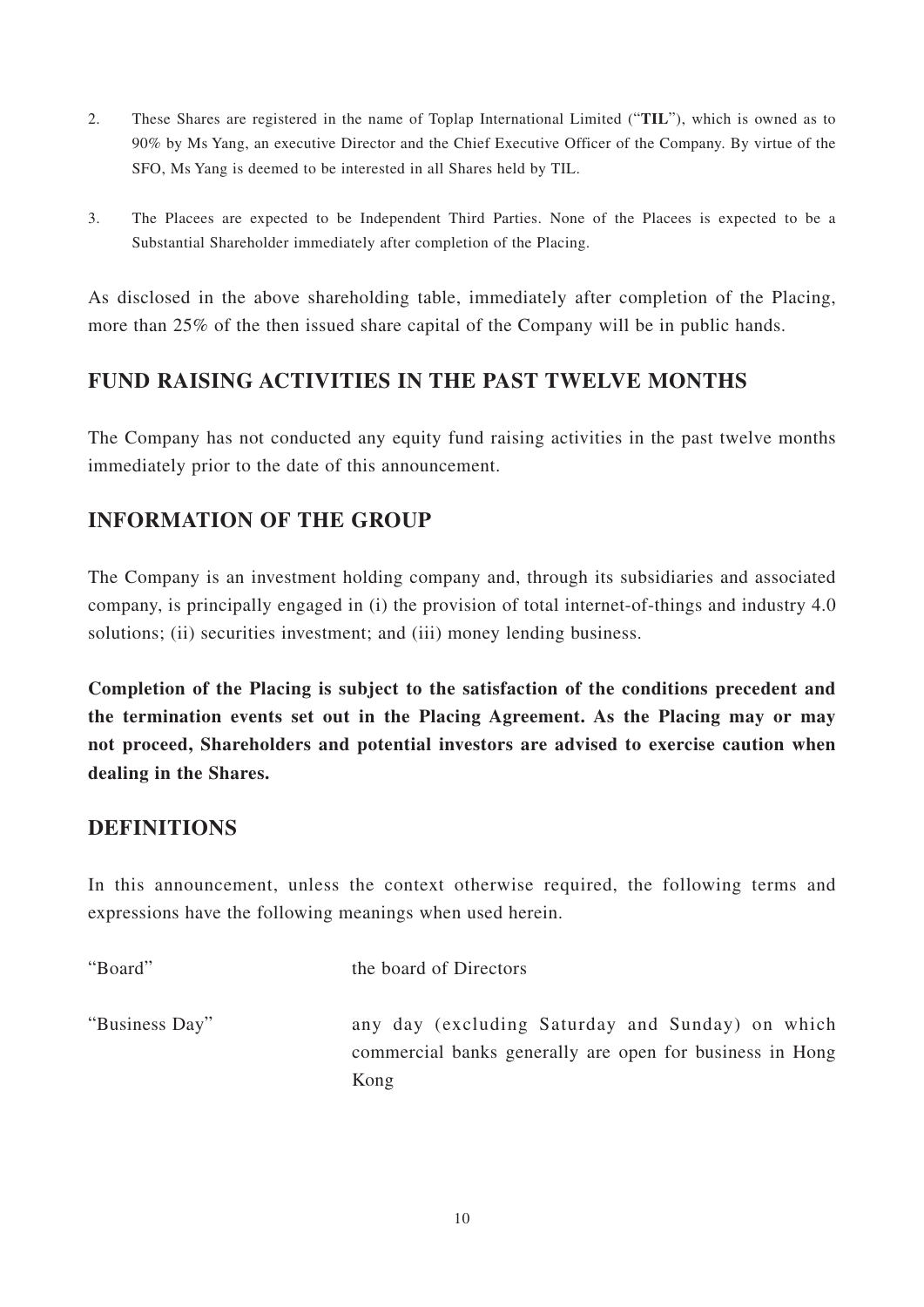| "Company"                         | Rentian Technology Holdings Limited, a company<br>incorporated in the Cayman Islands with limited liability,<br>whose issued Shares are listed and traded on the Main Board<br>of the Stock Exchange                  |
|-----------------------------------|-----------------------------------------------------------------------------------------------------------------------------------------------------------------------------------------------------------------------|
| "connected person(s)"             | has the same meaning ascribed to it under the Listing Rules                                                                                                                                                           |
| "Directors"                       | the directors of the Company                                                                                                                                                                                          |
| "EGM"                             | the extraordinary general meeting of the Company held on<br>21 August 2015                                                                                                                                            |
| "General Mandate"                 | the general mandate to allot, issue and deal with Shares<br>granted to the Directors by resolution of the Shareholders<br>passed at the EGM                                                                           |
| "Group"                           | the Company and its subsidiaries                                                                                                                                                                                      |
| "Hong Kong"                       | the Hong Kong Special Administrative Region of the<br>People's Republic of China                                                                                                                                      |
| "Independent Third<br>Party(ies)" | third party(ies) independent of and not connected with the<br>Company and any of its connected persons (having the<br>meaning ascribed to it under the Listing Rules) and are not<br>connected persons of the Company |
| "Listing Rules"                   | the Rules Governing the Listing of Securities on the Stock<br>Exchange                                                                                                                                                |
| "Placee(s)"                       | any person or entity procured by the Placing Agents<br>to subscribe for any of the Placing Shares pursuant to<br>the obligations of the Placing Agents under the Placing<br>Agreement                                 |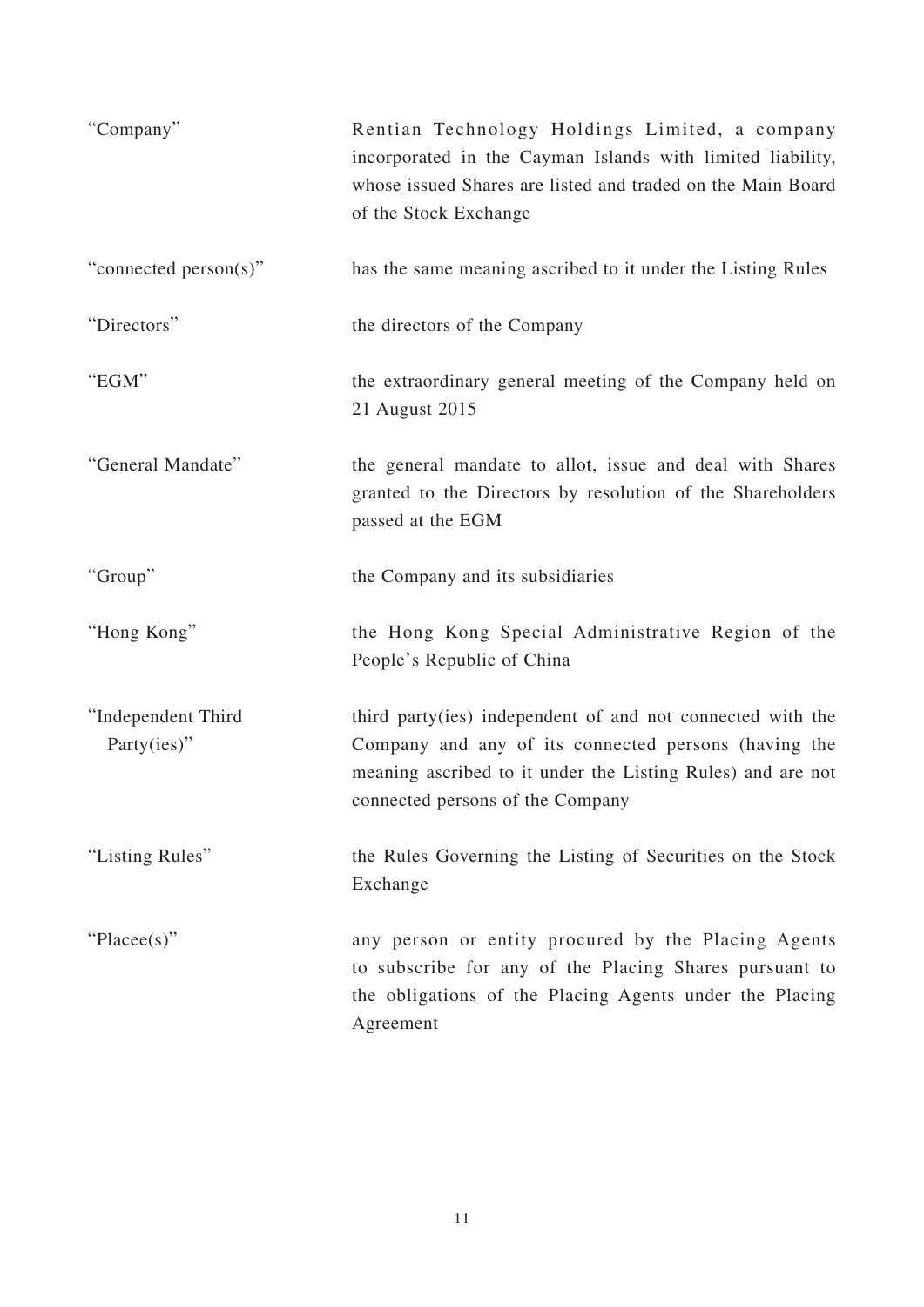| "Placing"           | the proposed offer by way of a private placing of the Placing<br>Shares, on best efforts basis, procured by the Placing Agents<br>(severally and not jointly) to selected investors on the<br>terms and subject to the conditions set out in the Placing<br>Agreement                                                                                                                                                                                                                                            |
|---------------------|------------------------------------------------------------------------------------------------------------------------------------------------------------------------------------------------------------------------------------------------------------------------------------------------------------------------------------------------------------------------------------------------------------------------------------------------------------------------------------------------------------------|
| "Placing Agents"    | (i) Haitong International Securities Company Limited,<br>a corporation licensed to carry on Type 1 (dealing in<br>securities), Type 3 (leveraged foreign exchange trading) and<br>Type 4 (advising on securities) regulated activities within<br>the meaning of the SFO; and (ii) AMTD Asset Management<br>Limited, a corporation licensed to carry on Type 1 (dealing<br>in securities), Type 4 (advising on securities) and Type 9<br>(asset management) regulated activities within the meaning<br>of the SFO |
| "Placing Agreement" | the conditional agreement dated 28 October 2015 entered<br>into between the Company and the Placing Agents in relation<br>to the Placing                                                                                                                                                                                                                                                                                                                                                                         |
| "Placing Price"     | HK\$0.32 per Placing Share                                                                                                                                                                                                                                                                                                                                                                                                                                                                                       |
| "Placing Shares"    | a maximum of 900,000,000 new Shares to be placed under<br>the Placing Agreement                                                                                                                                                                                                                                                                                                                                                                                                                                  |
| "SFO"               | the Securities and Futures Ordinance, Chapter 571 of the<br>Laws of Hong Kong                                                                                                                                                                                                                                                                                                                                                                                                                                    |
| "Share(s)"          | the ordinary share(s) of $HK$0.001$ each in the share capital<br>of the Company                                                                                                                                                                                                                                                                                                                                                                                                                                  |
| "Shareholder(s)"    | holder(s) of the Shares                                                                                                                                                                                                                                                                                                                                                                                                                                                                                          |
| "Stock Exchange"    | The Stock Exchange of Hong Kong Limited                                                                                                                                                                                                                                                                                                                                                                                                                                                                          |